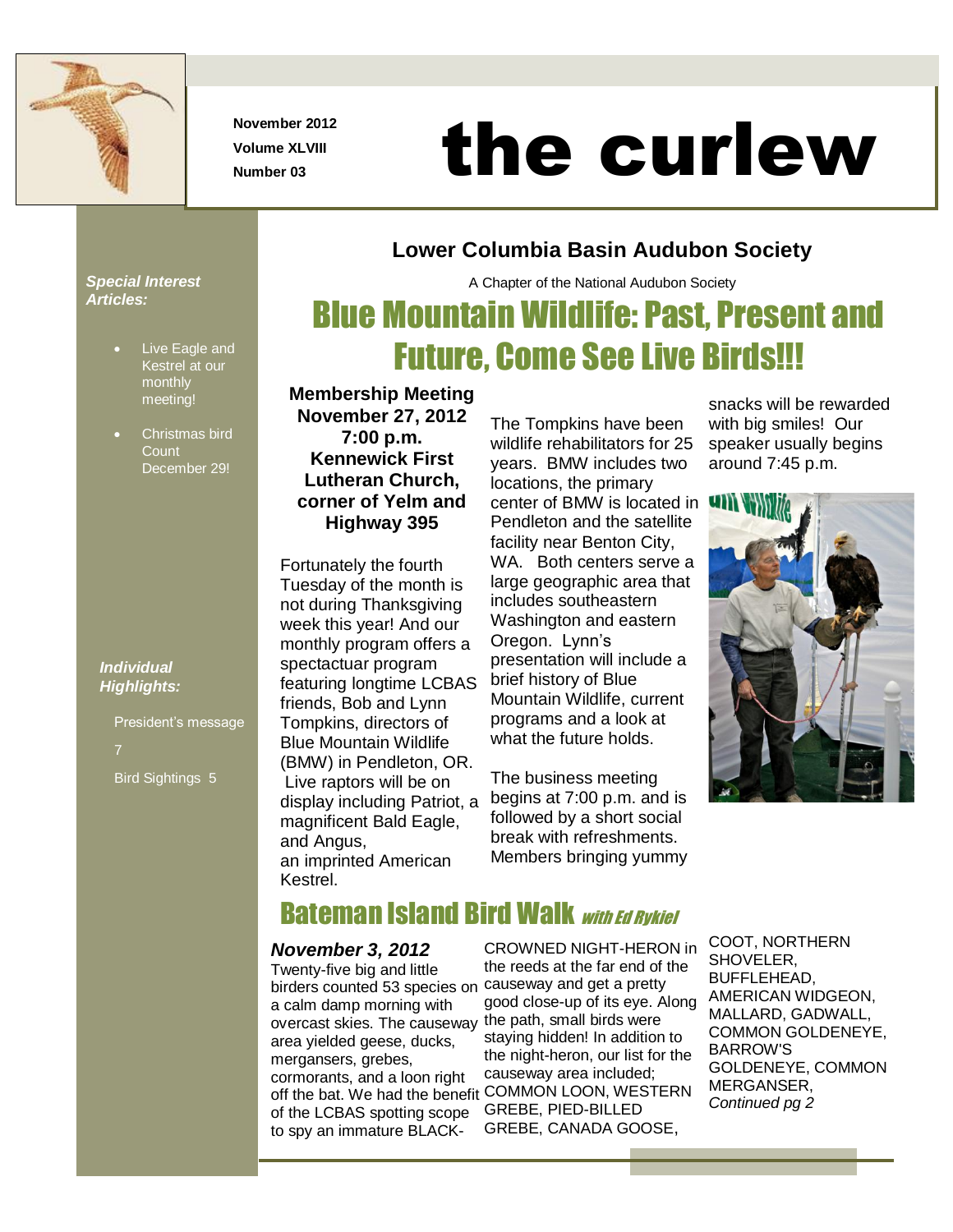# the curlew **Page 2 of 8**

# Bateman Island Walk Continued

HOODED MERGANSER, RING-BILLED GULL, BELTED KINGFISHER, GREAT BLUE HERON, GREAT EGRET, NORTHERN FLICKER, MAGPIE, STARLING, CEDAR WAXWING, HOUSE FINCH, DARK-EYED JUNCO, WHITE-CROWNED SPARROW, and SONG SPARROW.

 We added a few species along the path including BEWICK'S WREN, YELLOW-RUMPED WARBLER, AMERICAN GOLDFINCH, BLACK-CAPPED CHICKADEE, AMERICAN ROBIN, RUBY-CROWNED KINGLET, SPOTTED TOWHEE, RED-TAILED HAWK, and CALIFORNIA QUAIL. As we started down the trail into the Black locust trees, we were greeted by a GREAT HORNED OWL, who sat quietly observing us observing him before gliding off soundlessly ahead of us.

 Approaching our usual beach stop, we chased off a small flock of Buffleheads near the shore. We found the water in the Yakima delta was high with very little mud showing. Since most of the birds were 600 yards or more away, the spotting scopes became a virtual necessity. From the beach, we added one WHITE PELICAN, 3 TUNDRA SWANs, NORTHERN PINTAIL, GREEN-WINGED TEAL, CALIFORNIA GULL, HERRING GULL, LONG-BILLED DOWITCHER, WESTERN SANDPIPER, CLARK'S GREBE, HORNED GREBE, AMERICAN CROW and

KILLDEER. When we got to the Columbia river, we found it swiftly flowing and the kayakers driving the birds down river before we could see much of them.

 And then things got interesting. We had great fun discussing the shape, size, colors, and any other noticeable features of an accipiter in a far off tree top, which we all agreed with some certainty was a Shoopers hawk. (The trip leader takes full responsibility for calling it a SHARP-SHINNED HAWK.) Then the next identification challenge sat in the top of much nearer tree and sparked discussion of the sublties of NORTHERN SHRIKE vs Loggerhead Shrike heads, beaks, wings and tails. As we were nearing the causeway again, nature threw us a soft ball, 2 VARIED THRUSHEs. Then immediately upped the ante as we were crossing the causeway. Back to the bird books for another in-depth discussion about mergansers before calling the rare bird of the morning, a RED-BREASTED MERGANSER.

 Thanks to Cheri Baudrand for bringing the LCBAS spotting scope, to James Cleaver who brought his spotting scope, and to Ivar Husa, Bird Walk Photographer.

 The lesson of this particular bird walk seems to be, if you only have time to visit the Bateman Island causeway area, it's likely to be worth your effort. The next Bateman Island bird walk is December 1, 2012 and who knows what will turn up then! Meet at 8 am at Wye Park.

iPad, and an e-book. Signs are being installed to mark the 375 local sites.

Birds' flyways are the glue that unites the Audubon Society today, President Yarnold emphasized during his ACOW keynote talk. Washington's lands and waters lie squarely on the Pacific Flyway from Alaska to Patagonia, with many Important Bird Areas included on the Great Washington State Birding **Trail** 

Poulsbo Mayor Becky Erickson cut the ribbon for the last trail route, the Puget Loop; similar ceremonies are planned around the state.

FOR MORE INFORMATION:

[http://www.kitsapsun.com/news/2012/oct/](http://www.kitsapsun.com/news/2012/oct/06/kitsap-is-link-in-birds-skyways-says-audubon/) [06/kitsap-is-link-in-birds-skyways-says](http://www.kitsapsun.com/news/2012/oct/06/kitsap-is-link-in-birds-skyways-says-audubon/)[audubon/](http://www.kitsapsun.com/news/2012/oct/06/kitsap-is-link-in-birds-skyways-says-audubon/)



GROUP PHOTO caption: Audubon members celebrated the official completion of the Great Washington State Birding Trail during the fall ACOW Oct. 4 hosted by Kitsap Audubon. *Photo by David Gluckman.*



*"Great Horned Owl" Photo courtesy Ivar Husa"*

#### **NATIONAL PRESIDENT MARKS COMPLETION OF WASHINGTON BIRDING TRAIL**

"The Great Washington State Birding Trail is officially open and ready for birders!" proclaimed National Audubon President David Yarnold to 90 chapter members from around the state during the Audubon Council of Washington (ACOW) in Poulsbo Oct. 4.

Yarnold saluted the 600 volunteers who worked with Director Christi Norman to create the seven loops that cover 3,000 miles within two million acres of protected habitat, supporting nearly 350 species. The decadelong achievement was funded by \$1.5 million from private and public grants, and individual and chapter donations.

Along with full-color paper maps, birders can now access each route via the new "app" for iPhone and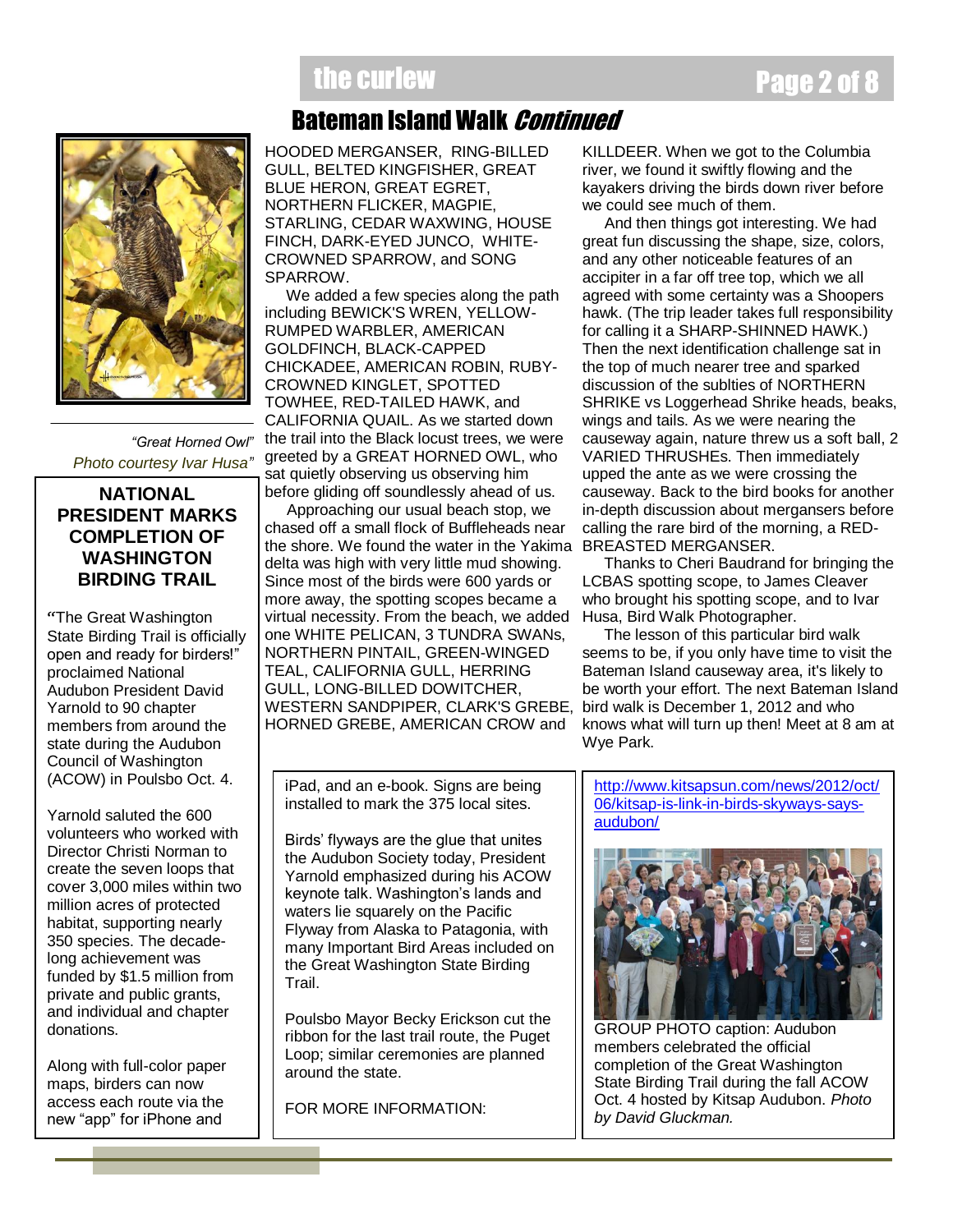# **Annual Christmas Bird Count on**

### **December 29, 2012**

This year's count will be held Saturday, December 29<sup>th</sup>. This count, which has occurred nationally for 113 years, and locally for nearly 40 years, is done in over 1,900 locations around the United States and nearby countries and involves over 60,000 volunteers. The data that all these counts produce becomes part of the largest wildlife database in the world and is vital for determining the status of expanding and declining bird numbers. **Anyone that enjoys looking at birds can help.**



*Christmas Bird Count! Everyone welcome!*

**Ray Johnson (509-521-5971)** will lead the Richland team this year, while **Tom and Barb Clarke (509-554-7936)**  will lead the Pasco team. The team lead for the Kennewick area will be **Rich Barchet (509-430-0053)**. Please call the team leads to participate in their cities. **For more information on the Tri-Cities Christmas Bird Count, please contact Dana Ward at (509) 545-0627.**

All Christmas Bird Counts are standardized to a 7.5 mile radius circle (about 177 square miles). The LCBAS count circle is registered as the Washington Tri-Cities Circle and centers on the Columbia River just off shore near the end of Road 68 in Pasco. This is a very large area that includes Selph landing Road in Pasco, most of Two Rivers Park east of Kennewick and Badger Mountain in Richland.

The Tri-Cities count starts in three locations at 7:30am, December 29<sup>th</sup>. Some hardy souls may choose to do some owling after the official start time of 12:00am midnight. The three start locations where volunteers can start are:

**Richland** – The "Fingernail" in Howard Amon Park

**Kennewick** – Audubon Nature Trail in Columbia Park

**Pasco** – Chiawana Park Boat Ramp

From these locations we split into smaller teams led by more experienced birders. Some birding skills are nice but not required. If you cannot make the 7:30am start please coordinate with your count leader prior to Saturday December 29<sup>th</sup> to arrange an appropriate time and location. The team leader also needs to know what you have counted, species and number of species, before the potluck at 6:30.

The Tri-Cities count is also one of the best supported counts in the state, and regularly has the highest number of species seen inland. All of this is due to strong community support. Our goal

is to count as many birds within the circle during the day (24 hrs). To do this, we need as many teams as possible. If individuals can only participate for part of the day, it will still help. There can be a fair amount of walking involved, so keep this in mind when making plans. But much counting will be done from car windows for those that prefer that form of participation. Birds seen at bird feeders within the count circle are just as important to the count.

At the end of count day, the LCBAS has their annual Christmas Potluck. The dinner is now held at the Columbia Grange #938, 6300 Court Street, Pasco. Please bring a main dish and dessert to share. You will need your own tableware. Start assembling at 5:30PM and we will eat and later present the day's highlights. Also the Grange will be open all day for those that would like to stop by for warm drinks and discuss what they have seen.

You do not need to be a member of the Audubon Society to help and there is no fee as in years past. We do need all participants to sign in so that team leaders can maintain appropriate records for the Christmas Bird Count data management.

The information that all counts generate is reviewed and placed in a database that is available to everyone on the Internet. The database can be accessed through www.birdsource.org, then selecting the Christmas Bird Count icon. The Tri-Cities Count code is WATC.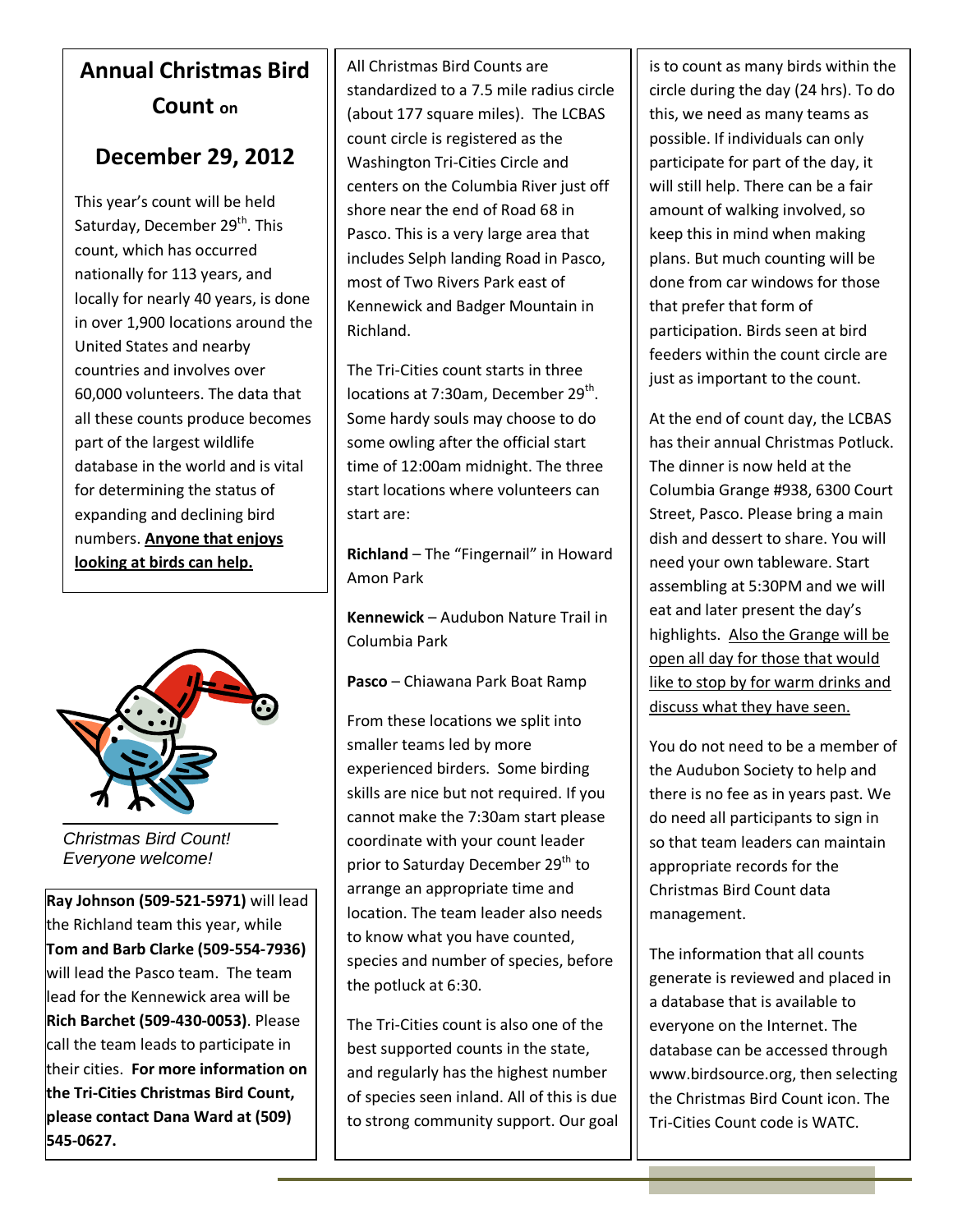# the curlew **Page 4 of 8 and 8 and 8 and 8 and 8 and 8 and 8 and 8 and 8 and 8 and 8 and 8 and 8 and 8 and 8 and 8 and 8 and 8 and 8 and 8 and 8 and 8 and 8 and 8 and 8 and 8 and 8 and 8 and 8 and 8 and 8 and 8 and 8 and 8**

#### **The Tri-Cities Visitor & Convention Bureau 43rd Annual Meeting and Tourism Showcase**

Lower Columbia Basin Audubon Society was represented at the **The Tri-Cities Visitor & Convention Bureau 43rd Annual Meeting and Tourism Showcase**  event on Thursday, November 1 at the Three Rivers Convention Center. The Annual Meeting highlighted tourism programs to businesses, stakeholders and supporters. LCBAS's tabletop display was featured in the tradeshow reception to demonstrate the tourism industry's growth and its economic importance to the entire region. During the tradeshow, guests enjoyed light appetizers, local wines, and door prizes. This is one of the most popular business networking events in the Tri-Cities. LCBAS took the opportunity to showcase its conservation and education activities during the tradeshow. Hopefully local area businesses and leaders are seeing and learning about the real connections between healthy habitats, open space, quality of life, tourism and economics!

#### **Leslie Groves North – 2012 Richland Green Award Winner**

Leslie Groves North was the winner of the City of Richland's Green Project of the Year Award. In recognizing the project the City wrote – "The Native Plant Restoration Project, just north of Snyder Street, between the multi-use path and Harris Avenue, is still going strong after 6 years, 90 volunteers and over 1,500 man hours. This 1.5 acre parcel was adopted by members of the Native Plant Society and the Lower Columbia Basin Audubon Society when it was just a field of non-native plants, including cheat grass, tumbleweed and tack weed. This group tirelessly mowed, pulled, raked, and replanted more than 30 native plant species. They have raised funds and received grants to keep this project going. Today, they continue their restoration project while educating the public on the benefits and beauty of native plants."



Don't forget to "Like" us on Facebook! Enjoy up to the minute posts on all things Audubon in the Columbia Basin Region! Anyone can view our page "news feed" at [https://www.facebook.](https://www.facebook.com/lcbas) [com/lcbas](https://www.facebook.com/lcbas)



Is it Time to **Renew your Membership** to Lower Columbia Basin Audubon? Many people renew in the fall. You can pay your dues and make donations to LCBAS using a credit card and PayPal. See our website at **Icbas.org** or go to ths link: [http://lcbas.org/JoinLCB](http://lcbas.org/JoinLCBAS.html) [AS.html.](http://lcbas.org/JoinLCBAS.html)

# Alternative Gift Fair- December 1, 2012

This year Lower Columbia Basin Audubon is participating in the Annual Alternative Gift Fair!

Do you want gifts that reflect the true spirit of the holiday season? At the Alternative Gift Fair, you can donate to participating local, national, and international non-profit organizations, including LCBAS! You may choose hand-lettered holiday cards featuring local artists describing the gifts you have made in the names of your friends and family.

#### **Saturday, December 1, 2012 Noon to 4:00 p.m. Community Unitarian Universalist Church 2819 West Sylvester St., Pasco**



The Alternative Gift Fair is a charity fundraising event sponsored by Community Unitarian Universalist Church and is based on a model by the Center for a New American Dream. All the gifts go to the charity of choice and are tax deductible.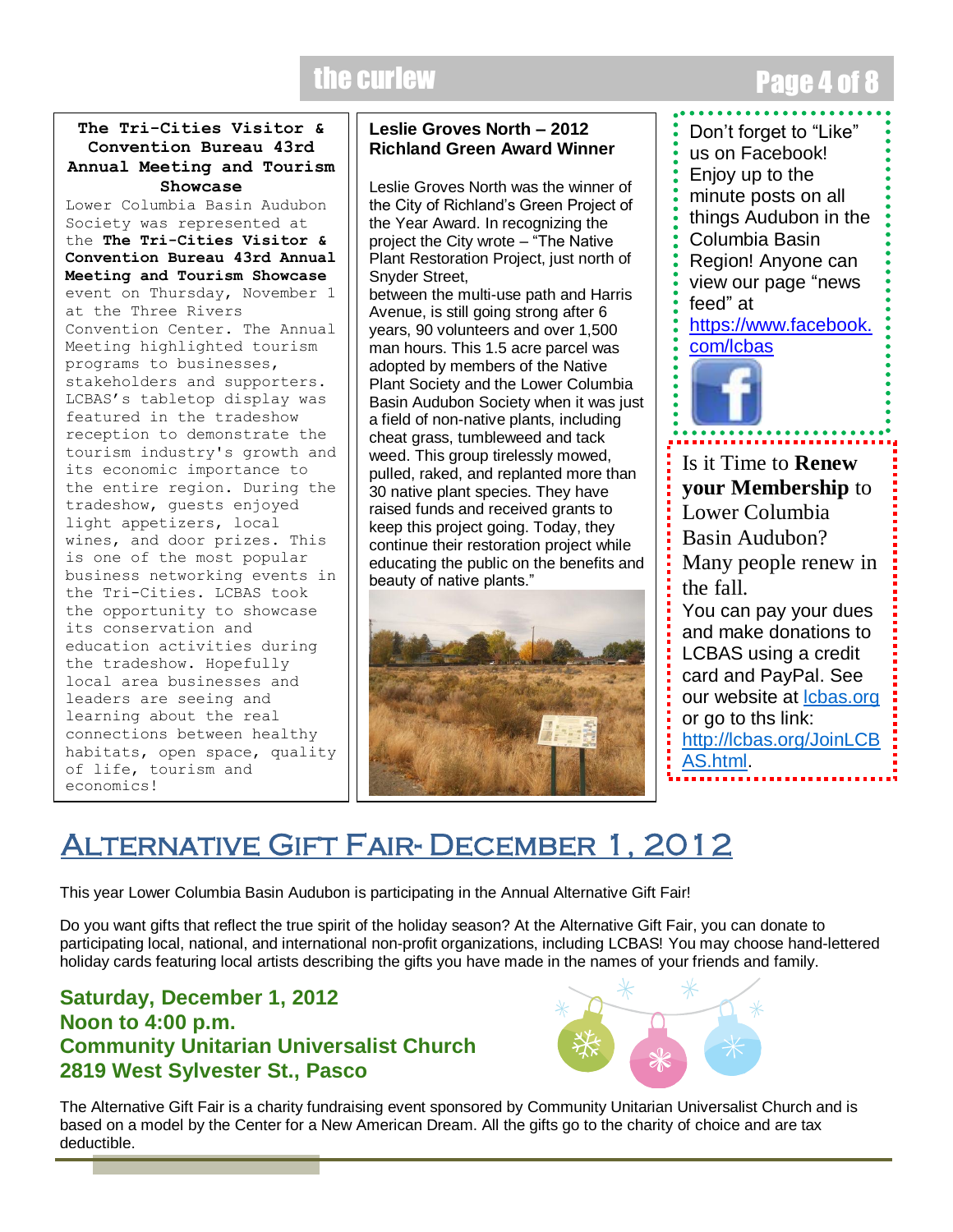#### Bird Sightings for OCTOBER 2012

Even though it signifies colder weather, it's nice to have some of our winter buddies back. I like hearing the Northern Flickers and seeing the variety of ducks on the rivers. And thank goodness for bird feeders. We can sit in a warm spot and watch for an unexpected diner.

**North Richland and Leslie Groves Park** September ended with Laurie Ness and Patrick Paulson sharing their Pygmy Nuthatches with interested birders. The Pyamies were back on October 5<sup>th</sup> along with Red-breasted Nuthatches, Yellow-rumped Warblers, a Ruby-crowned Kinglet and a Varied Thrush. Pygmy Nuthatches are classified as "accidental visitors" so this was a significant occurrence. In addition Chad Merkley reported a White-breasted Nuthatch (a rare sighting) on the 15<sup>th</sup>. Later in the month, Laurie discovered a rare (but unfortunately deceased) adult female Red Crossbill in her yard.

Jane and Keith Abel recorded over 26 species (of which many are rare or uncommon sightings) in their yard, Leslie Groves Park, or on the river during the month: Snow Geese, Greater White-fronted Geese, Tundra Swans, 5 species of ducks including 6 (rare) Whitewinged Scoters, 9 Common Loons, a Rednecked Grebe (rare), Spotted Sandpipers, 2 Wilson's Snipe, Bonaparte's Gulls, Vaux's Swifts, Pacific Wren, Hermit Thrush, Orangecrowned and MacGillivray's Warblers and Fox and White-throated Sparrows.

On the last day of the month Mark Gerber spotted two Cackling Geese at WSU Tri-Cities.

#### **Yakima Delta and Bateman Island**

Pat and Bob Woodley followed up on a Tweet that reported a White-faced Ibis at the Yakima Delta. They spotted it on October 3rd feeding amongst several Killdeer and Longbilled Dowitchers.

#### **Rancho Reata Area and Amon Creek**

Tony Greager reported on uncommon sparrows in his yard early in the month: Chipping, Fox, Golden-crowned, Whitethroated and Lincoln's. Later in the month some of these sparrows were joined by Spotted Towhee, Hermit and Varied Thrush, Pacific Wren and Cooper's Hawk.

Sharon and Neil Ofsthun recorded 13 species including Cedar Waxwings, Varied Thrush, Winter Wren, Pine Siskin and Downy Woodpecker. Laurie Ness reported an American Pipit on Reata Road near the cell tower.

#### **W.E. Johnson Park, South and Central Richland and Badger Mountain**

Laurie Ness also reported a Townsend's Solitaire in Hill's West near the Gazebo. Lauren Hirsch had a female Anna's Hummingbird for at least a week late in the month eating mostly insects. An immature Cooper's Hawk loosened some feathers of several small birds and about 20-25 doves but came up empty-taloned.

Larry Umthum walked through W.E. Johnson Park on Halloween and tallied up 11 species, including 5 (rare) Purple Finches where he and Lisa have seen them the last 3 years. His list included Black-capped Chickadees, Ruby-crowned Kinglets, Wood Ducks, Spotted Towhees, Northern Flickers and Bewick's Wrens. In their yard they had 2 young male Anna's Hummingbirds.

#### **Kennewick and South Benton County**

Ron and Carole Louderback found their second ever Varied Thrush in the Mountain Ash in their yard. Rocky Ross stopped to take pictures of an entire corn stubble field full of snow geese just north of Paterson along Highway 221.

#### **Finley Area**

Kris Keating's yard list included over 50 Sandhill Cranes flying above it, Whitecrowned Sparrows and Yellow-rumped Warblers as well as other normal visitors. Dennis Rockwell recorded his 67<sup>th</sup> yard species, White-throated Sparrows. He also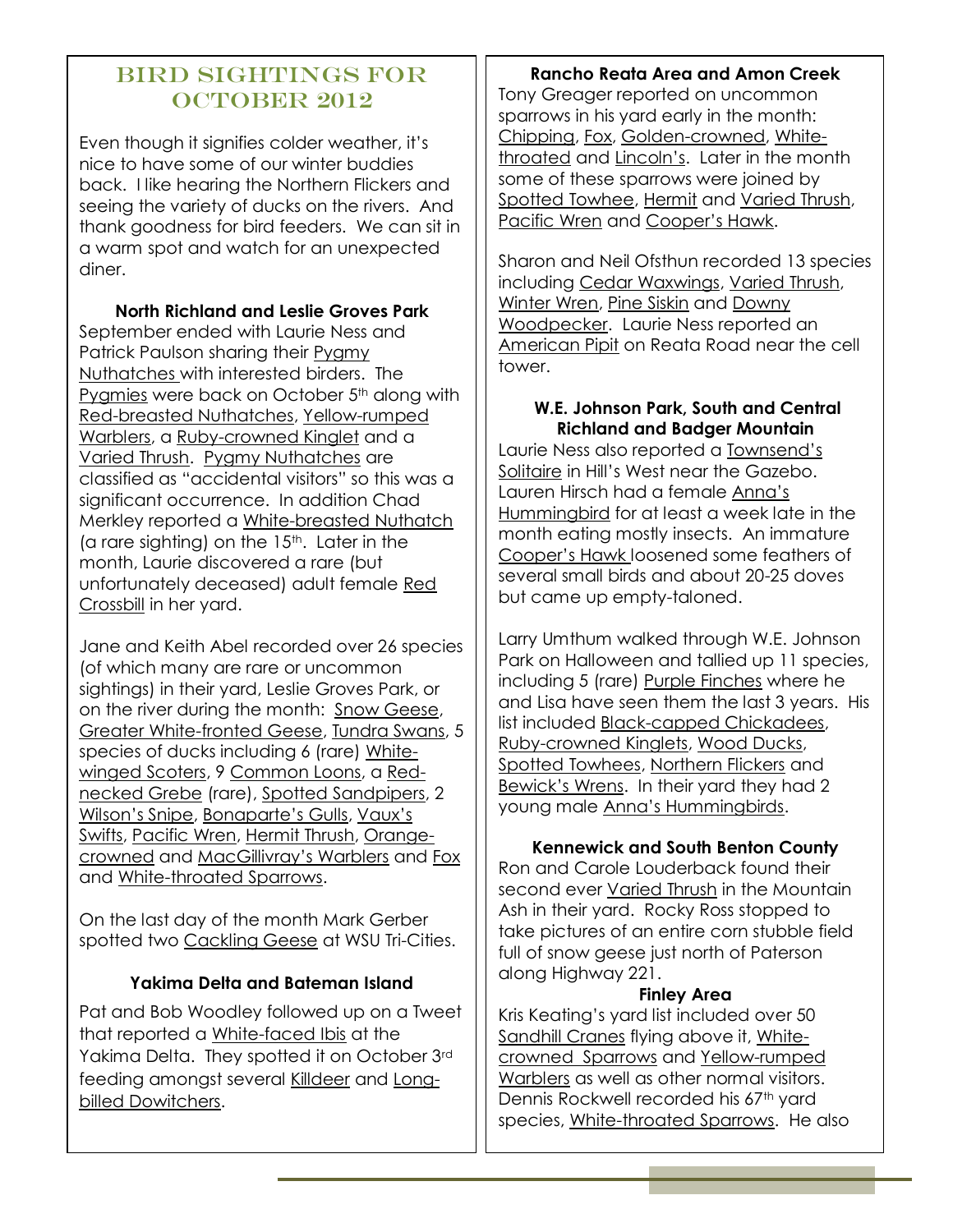$\overline{\phantom{0}}$ 

reported a late male Rufous Hummingbird on October 19th.

**McNary NWR and West Walla Walla County** Bob Derting reported at least a dozen Bonaparte's Gulls at the McNary NWR Headquarters on the 28<sup>th</sup> and about 130 Tundra Swans on Quarry Pond on the 31st.

#### **North Franklin and Pasco Area**

In our Pasco yard, Rocky and I had our first ever Hermit Thrush and Brown Creeper, several sightings of Varied Thrush and a Spotted Towhee and 3 female Ring-necked Pheasant sharing Bayberries and Snowberries. Kevin Black spotted 2 Wilson's Snipe in the reeds of Chiawana Park and one at Sacajawea Park. On Highway 260 east of Connell he reported two separate sightings of Mountain Bluebirds. At Lyon's Ferry Park he saw a Wilson's Warbler and a Red-breasted Nuthatch and on Nunamaker Road a Great Horned Owl and 4 more Great Horned Owls east of Kahlotus.

Thanks for posting your sightings on LCBirds2, e-mailing them to me [\(lanirock@charter.net\)](mailto:lanirock@charter.net) or calling them in (545-4898). Comments, suggestions, and corrections are always welcome. –Lannie Smith

#### Trekking Patagonia to the End of the World

The speakers for the October meeting were Scott and Pam Woodward. In February 2012, they spent 3 weeks traveling in the Patagonia region of Argentina and Chile, South America. There they stood at Tierra del Fuego, the end of the world. Patagonia shares many similarities with the Lower Columbia basin: volcanic history, shrub step, and water. They traveled around Mt. Fitzroy. In Los Galaciares National Park, there are 3 growing glaciers. One, the Perito Moreno Glacier, forms an ice dam closing off the Argentine Lake. We were treated to a video of the dam breaking.

### Spring Sage Grouse LEK Tour

A field trip to the Yakima Training Center (YTC) is being planned to observe the grouse displaying on a lek. The trip will be scheduled some time in during the end of March through mid-April of 2013. The date will be finalized closer to the season and is dependent on the military training schedule. The tour will be limited to 15 people. Details to follow.

# Birding the Yakima Area Arboretum.

The [Yakima Valley Audubon Society](http://www.yakimaaudubon.org/) recently produced an excellent bird viewing guide and checklist called "Birding the Yakima Area Arboretum." The checklist identifies 36 of the most common birds found at the Arboretum and along the 10 mile long Yakima Greenway pathway, including brief descriptions. Have fun seeing how many birds you can check off the list. No doubt you will need more than one visit to see them all.

You can download the birding checklist at <http://www.ahtrees.org/PDFgallery.htm>, under

the PDF Download section of the Arboretum's [website,](http://r20.rs6.net/tn.jsp?e=0011uk_LVtgDTRLzDxXKJsk4nfZ98sHeAvvOEvvaWL8NHaRfsTXwtv1vsqJ64mtNpOg7ePhv5EpRH2AHqnoW9pfNwUh6-ApLDNyZsEs-xYi2htKFLh00Vm6Qa1cbAQyyyR5) or pick up a copy in the Jewett Interpretive Center during business hours. A limited number of loaner binoculars are also available for checkout. The Yakima Area Arboretum is an excellent, easily accessible location to introduce the whole family to bird watching.

So grab your binoculars and camera, kids, friends and family members, for a fun afternoon of looking for birds and other wildlife at your Yakima Area Arboretum.

#### Neck banded Swans seen at McNary National Wildlife Refuge!

Two Tundra Swans seen at McNary NWR were sporting neck collars. The bands have alpha-numeric codes, meaning letters and numbers, and were photographed by our own Jane and Keith Abel. These two swans were banded on the Alaska Pennisula near King Salmon Alaska on their breeding grounds. One is male and the other female and both were adults when banded in 2010. Lots of other waterfowl and winter birds have been arriving in the past two weeks at the Refuge! Come out and enjoy the birding.!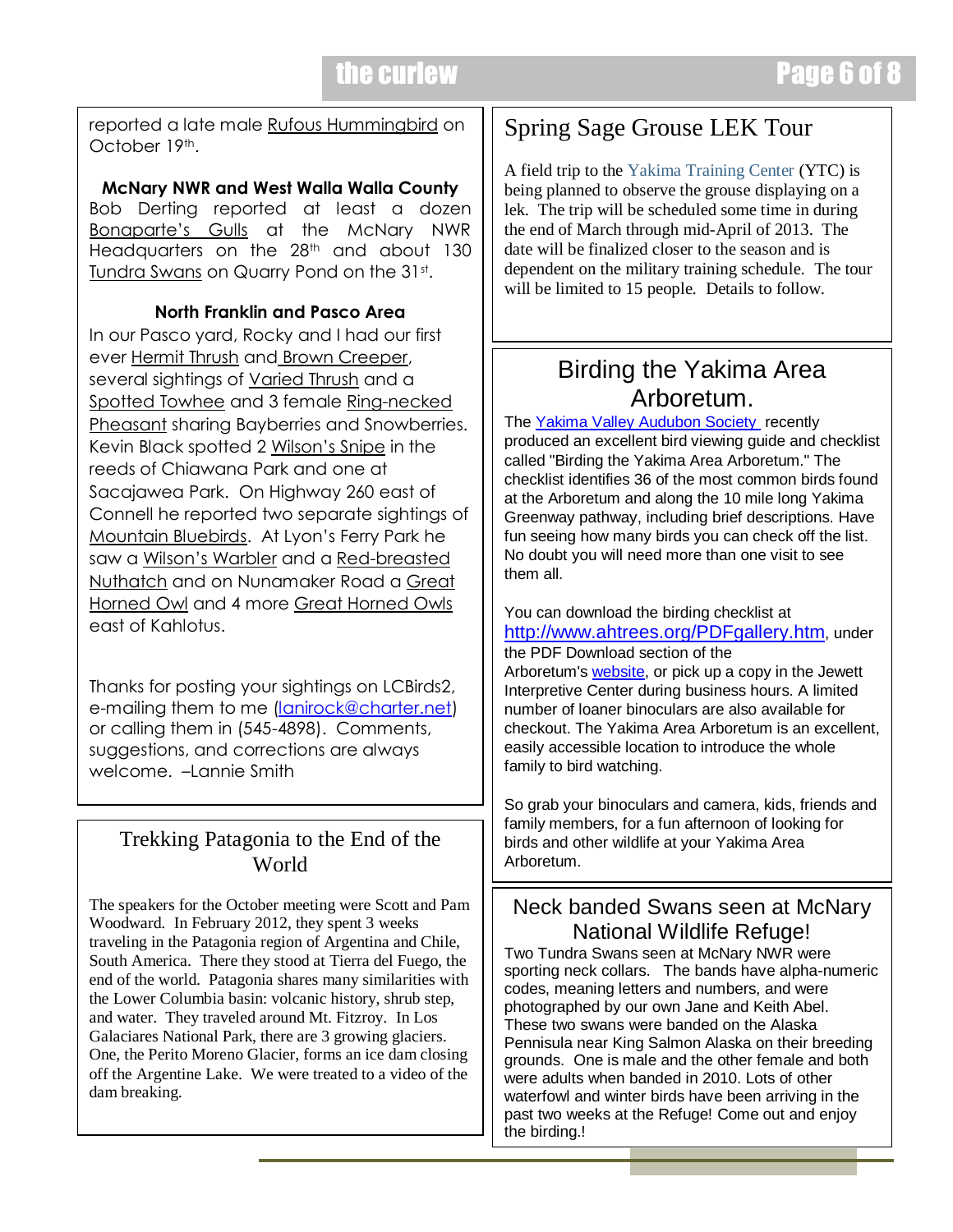# **Greetings from the President!** With Robin Priddy

A great big shout out to Char Reep and Heidi Newsome for their great work on the seed sale! We made about \$2,200 for education and conservation efforts! To Char and everyone who helped - thanks for such a great effort. And a great thank you to Columbia Grain and Feed for their continuing partnership in this annual effort - please consider taking your business there all year round!

Another shout out to Debbie Berkowitz and other Auduboners, along with the Washington Native Plant Society and everyone else who has helped with the Leslie Groves North Native Plant Restoration Project (see page 4) - LCBAS and WNPS received the Richland Green Award for the best green project of the year.

Cathy Smith has been in touch with Department of Defense about a tour on the Yakima Firing Range next spring - look for more details soon; we hope to make this happen. Many thanks to Cathy for her steadiness and persistence in pursuing presentations for our Membership meetings. These presentations are such an important offering we make to our membership.

Ed Rykiel has gotten a Banding in the Parks going with the City of Richland. On November 17th there will be a banding event at Claybell Park and Junior Audubon will be there, along with the Richland Parks Ranger. What a great addition to our local programs - Urban Citizen Science! And many thanks to Cherie Beadrand who puts together the Junior Audubon program - second to none in Washington - and to Barb Clarke and Lucie Fritz for their work with the local schools; and to Marilyn Hayes for getting Audubon Adventures into 15 classrooms.

While Cathy Smith and I were at the TriCity Convention and Visitor's Bureau trade show

(see page 4) we talked about some recent sightings - a white-breasted nuthatch in North Richland, a red-breasted merganser at Bateman - both of these are listed in the annotated bird list as rare. A red crossbill was found after a window strike. There have been several reports of pine siskins and cross bills - neither of those are exactly rare, but they may be in showing up earlier, and perhaps in higher numbers Since the wildfires were so extensive and late in the season, we wondered what the impact for sightings would be here. It might be useful to keep these fires in mind with unusual sightings. If we see enough we can share what we're seeing with the other eastern Washington chapters; so keep an eye out and perhaps we'll have some interesting information and analysis.

Thanks as always for the privilege of serving you as president.

Robin Priddy

## **Cleaning Feeders Keeps Birds Safe!**

Cleaning your bird feeder may not be the most enjoyable part of feeding and watching your backyard birds, but **it is very important**. It provides clean, fresh bird seed, free from mold, bacteria and disease.

#### **Cleaning Process**

Use the nozzle on your hose to spray clean off most of the dirt. It works well on tube and cage feeders. It easily takes care of all the hard to reach areas. A collection of long, narrow brushes with angled tips is a big help. Choose those that fit your feeders need.

**Mix a solution of nine parts water and one part bleach** in a plastic bucket, wearing rubber gloves. Scrub all the surfaces inside and out using your brushes. When you are satisfied that the feeder is clean, rinse it completely, dry with a towel and leave in the sun to dry. Each feeder should only take about five minutes.